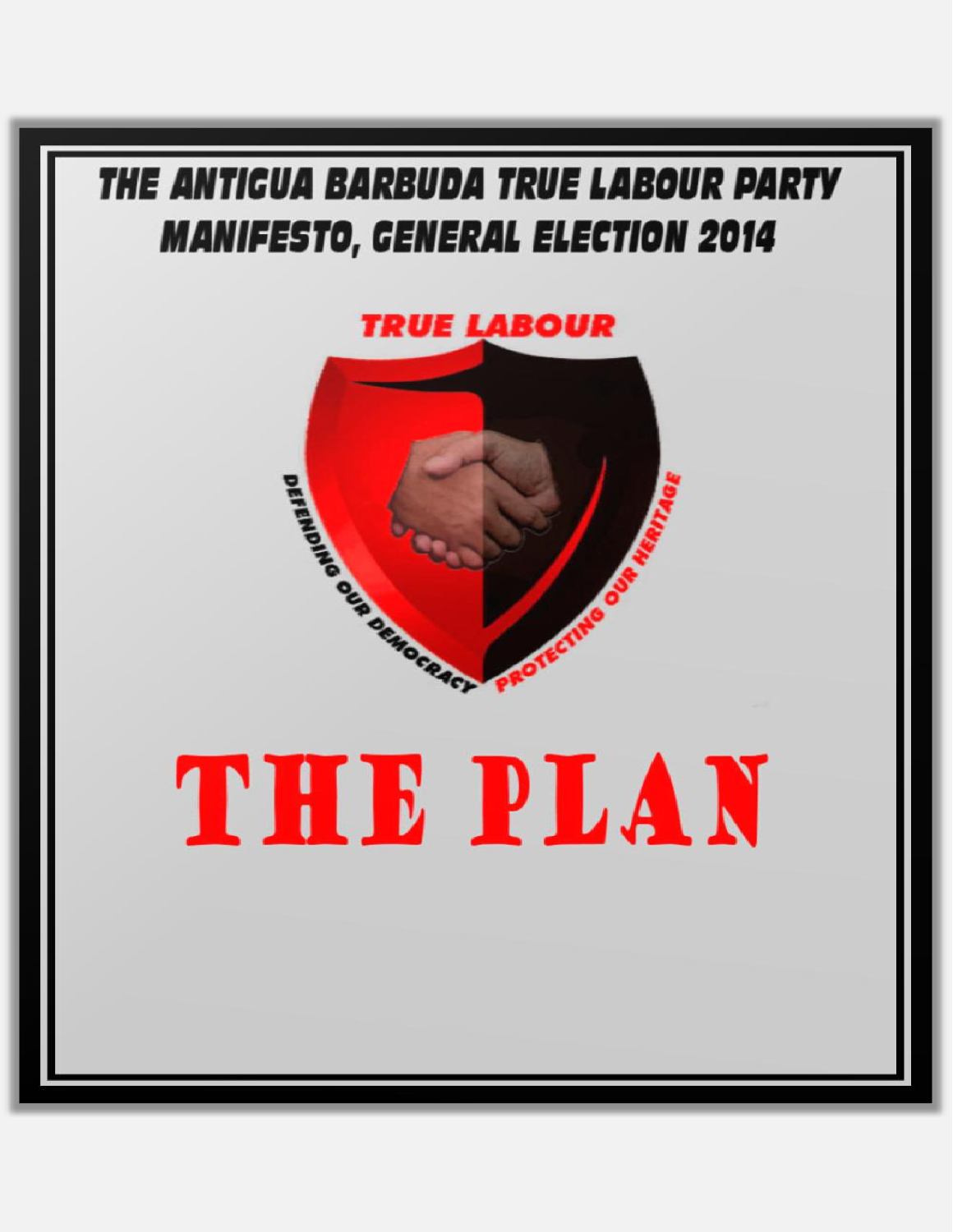#### **ANTIGUA BARBUDA TRUE LABOUR PARTY MANIFESTO**

# **THE PLAN**

#### WHO WE ARE:

The True Labour Party is the Third and Best Option that you can vote for on Election Day. The Party came into existence on the  $5<sup>th</sup>$  July, 2013 when the organization was registered as a friendly society.

We were diehard supporters of the Antigua Labour Party that saw corruption and undemocratic practices in that organisation, and after attempting to solve the matter internally by contesting in primaries based on the party's constitution failed, decided to form a democratic inclusive political organization. The True Labour Party is closer in practice of the ideologies of the founders of the AT&LU in 1939 than any other political party in Antigua and Barbuda.

We believe that the political salvation of Antigua and Barbuda is when the electorate becomes astute and mature enough not to vote based on support for political parties coloured red or blue, but willing to change the political culture and vote against corrupt politicians regardless of the political parties they represent.

#### WADALI POWER PLANT:

There is an energy crisis in Antigua and Barbuda that will affect our ability to grow our economy. We do not have affordable and reliable electricity in our country and Antigua and Barbuda will continue to suffer higher electricity bills due to the government's inability to procure proper generators to provide for the nation's present and future energy needs in addition to a long term energy plan to phase in the use of renewable energy, in particular wind and solar power.



It is the policy of a True Labour administration to procure generators for Antigua and Barbuda in order that our people will have better living standards, and that we can grow our economy in the future. We will do this with or without the assistance of the Peoples Republic of China.

Antigua and Barbuda's energy needs are a national security issue and will require negotiations with all stakeholders, private,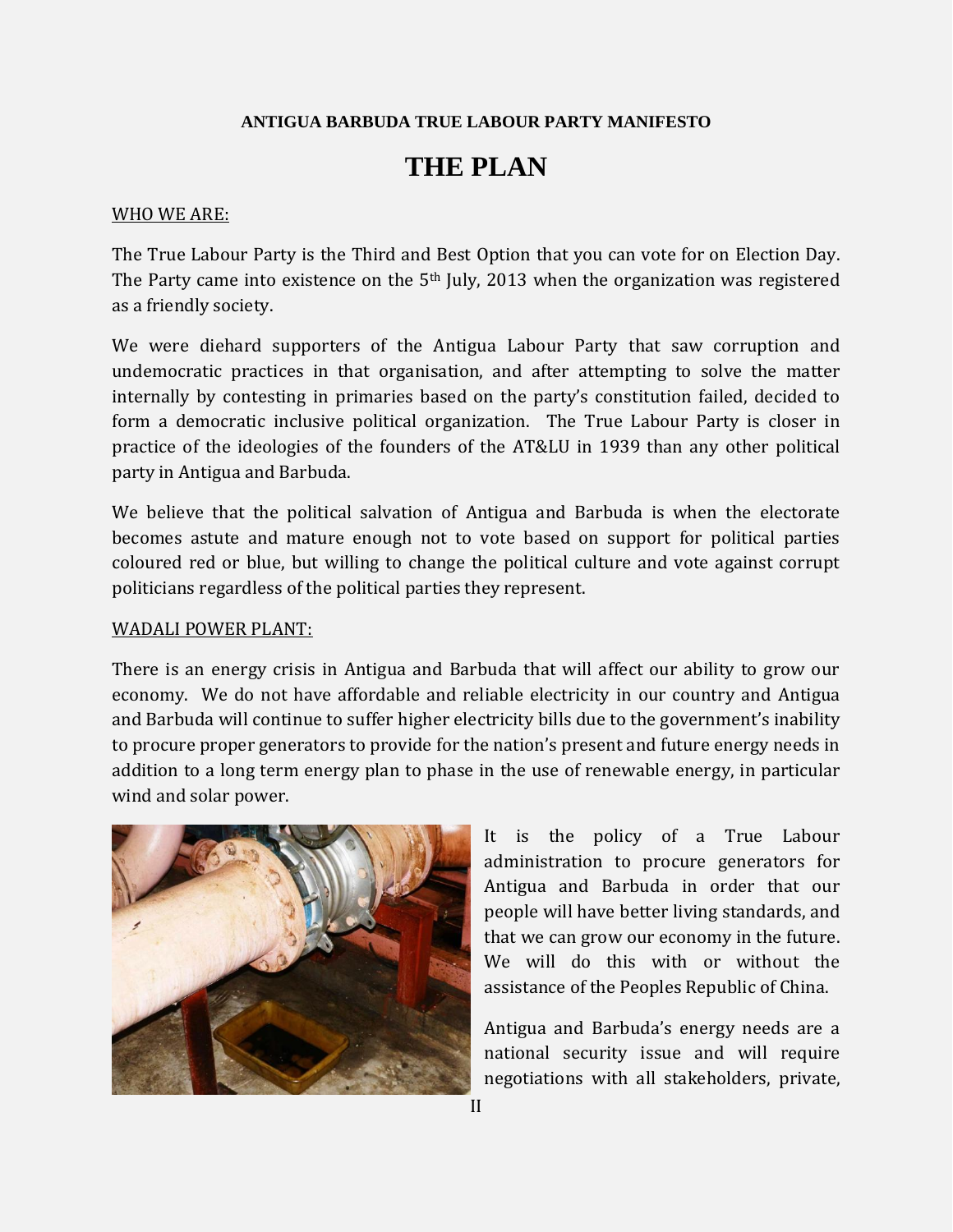governmental and state entities. The True Labour Part administration will not be paying for any generators that are below the standards of their purchase price.

## CITIZENSHIP BY INVESTMENT PROGRAMME:

A True Labour Party administration will not sell the Antigua and Barbuda passport. The Antigua and Barbuda passport can only be obtained at birth, marriage and through application after stipulated requirements of residency are satisfied. All the last remaining beach front properties owned by the government will be turned over to the National Parks for preservation for future generations of Antiguans and Barbudans.



## CONSTITUENCY ALLOWANCE:

All True Labour Party Candidates Pledge that upon winning their seats to become Representatives in Parliament they will account to their constituents for the constituency allowance received from the government to benefit the constituency.

We believe good governance starts at the branch level and we pledge that all branches of a True Labour Representative in Parliament will register their branch as a friendly society and open banks accounts in the name of the branch so that all constituency allowance will not go to the Representative but instead to the branch via its bank account.

We further pledge that the Representative will not be a signatory to the branch bank account but will make the secretary, treasurer and chairman of the branch signatories to the account with any two of the three signatories able to sign cheques for the branch.

Under a True Labour Representative all constituents, supporters of True Labour or not will be capable of asking a True Labour Constituency Branch Office for an accounting of the constituency allowance.

# **THE ECONOMY(Overview)**

- A Tue Labour Government will invest in the development of high-end tourism products such as adventure tourism, nature tourism, cultural tourism, conferences and community tourism.
- Emphasis will be placed on high value agriculture, focusing on food industry, agro processing and horticulture.
- Improvement in public revenue, including compliance and administration.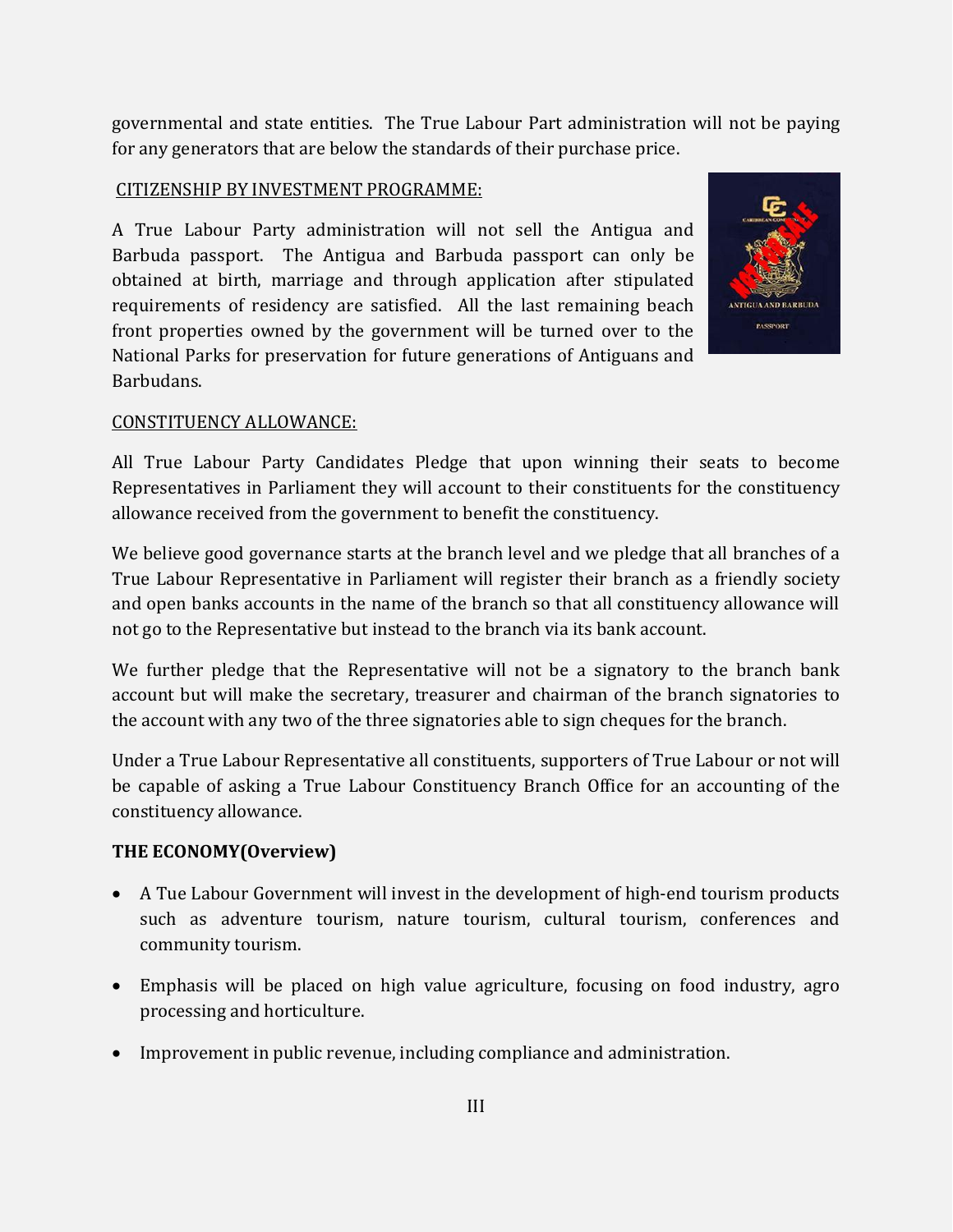- Careful management of deficits and debt including a focused debt management strategy.
- Improvement in the productivity and transparency of public expenditure.
- Strengthening the government's institutional framework for accountability.
- Protection of the poorer class and the vulnerable through fair and balanced fiscal measures.
- Consideration will be given to the introduction of an employment tax credit. This system will give tax credits to businesses that generate significant new employment.

To encourage new investment we will grant three years free of tax for a new company that employs at least 10 people who are paid over \$25,000.00 each per annum and 4 years free of tax for new companies that employs at least 15 people who are paid \$25,000.00 each per annum.

- A True Labour government will pave the way for all foreign companies to setup a special fund to contribute to their employees' severance pay in the event of closure, so that every year as the employees years of employment increases so will the contribution the employer will make to the fund.
- A True Labour government would focus on developing our tourism product by creating a duty free port at English Harbour and Falmouth to encourage yachts to shop in Antigua and also develop and strengthen our yachting industry.
- Creation of an inter-island ferry service would be part of our economic and tourism plan in order to encourage regional tourist to travel at a cheaper rate and will also assist with strengthening our international travel.
- The True Labour Part sees a need to place a cap on all-inclusive hotels. With some of our hotels staying as "pay as you go" will help to build small businesses such as taxi services, restaurants, tour guide services etc. which will create an economic ripple effect in the economy.
- A True Labour Party administration sees the need for our seaports to be managed by a board which will assess from time to time the need for dredging or sweeping of the harbours, (St John's Harbour, English Harbour, Falmouth Harbour, and Parham Harbour). This will allow us to be competitive with other developing harbours in the Caribbean.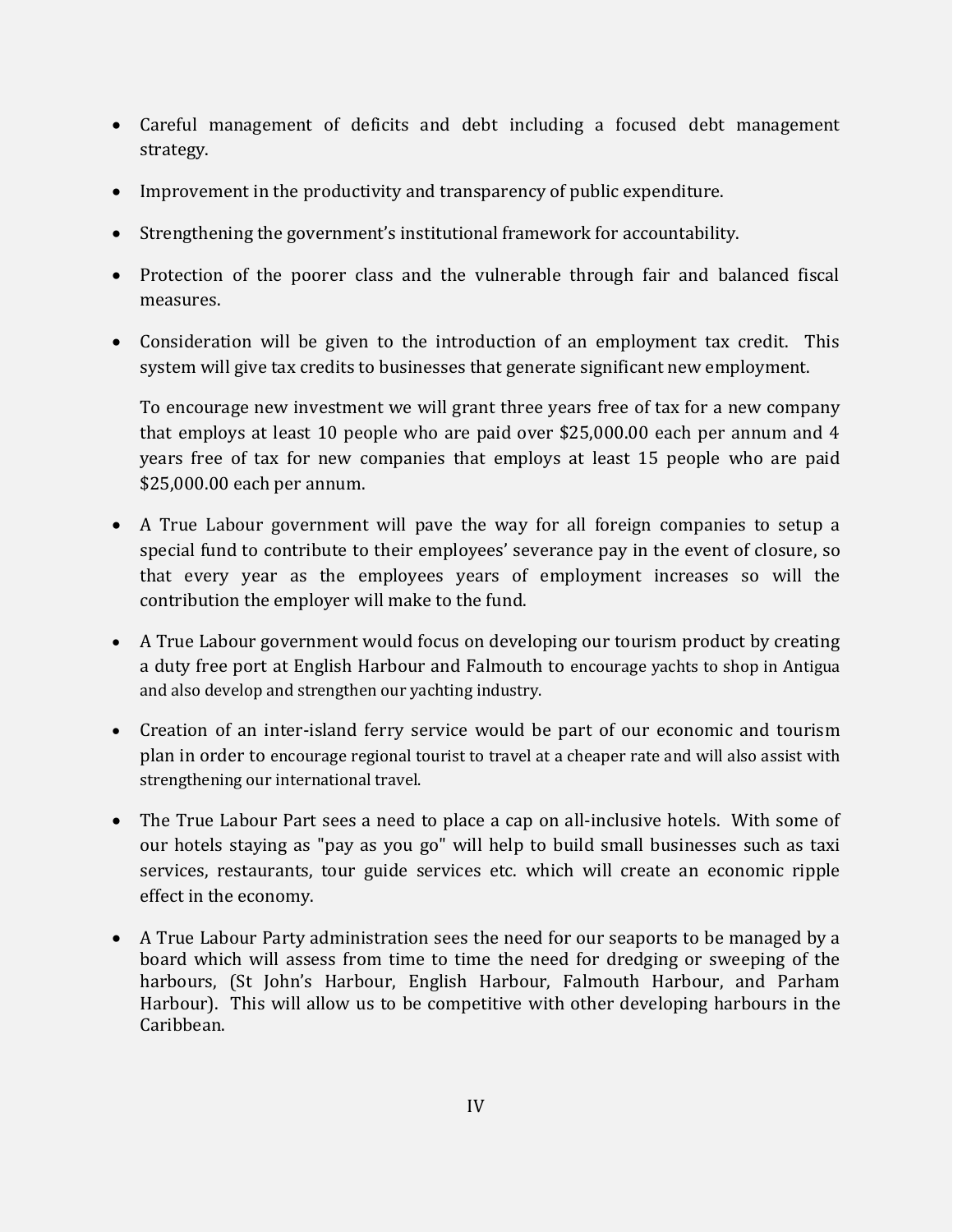- There is a need for a ban on all anchoring on or around our coral reefs; a True Labour government will invest in moorings which will be maintained by a fee that would be charged to all boats that cruise around our territorial waters.
- There is a need for research into our history and urgent renovation of our cultural and historical sites. We will establish a fund to maintain, research our history and to preserve our historical sites.
- Developing a sports industry with a package which will penetrate the east coast of the United States to host practice matches and competitive games in our country.

# **ECONOMIC POLICY(Three Stage Approach):**

The True Labour Party will remove the personal income tax to attract investors to the island. Antiguans have always paid taxes whether it was a direct tax on your income or indirectly on custom duties.

## 1. JOB CREATION:

We will create work for the unemployed in the light manufacturing industry and it will be the policy of a True Labour Government to cater and grow this industry to support the needs of our hotel industry and households.



The light industry will manufacture all the towels, hangers, detergents, cleaning agents, toiletries, and bed linen, etc that the hotels will need.

A True Labour government will also promote agriculture and aquaculture industries to cater for the needs of our hotel industries. True Labour envision and support companies that will provide these produce to the hotels in a well organized and efficient manner that will provide revenue for the government, give wages and benefits to the farmers and fishermen who are employed to supply the produce required for the hotels.

2. WAR ON CRONYISM(Cutting out Corruption and Wastage of Scarce Revenue)-

It is a core policy of a True Labour government to remove the personal income tax; the question that many of the electorate would like answered is how will we provide the revenue that will be lost from P.I.T?

Our solution to providing revenue to replace the P.I.T. is an unflinching and sustained war to stamp out cronyism where government contracts do not go out to tender but are awarded to cronies of the politicians who overinflate their bills that the tax payers are burdened with.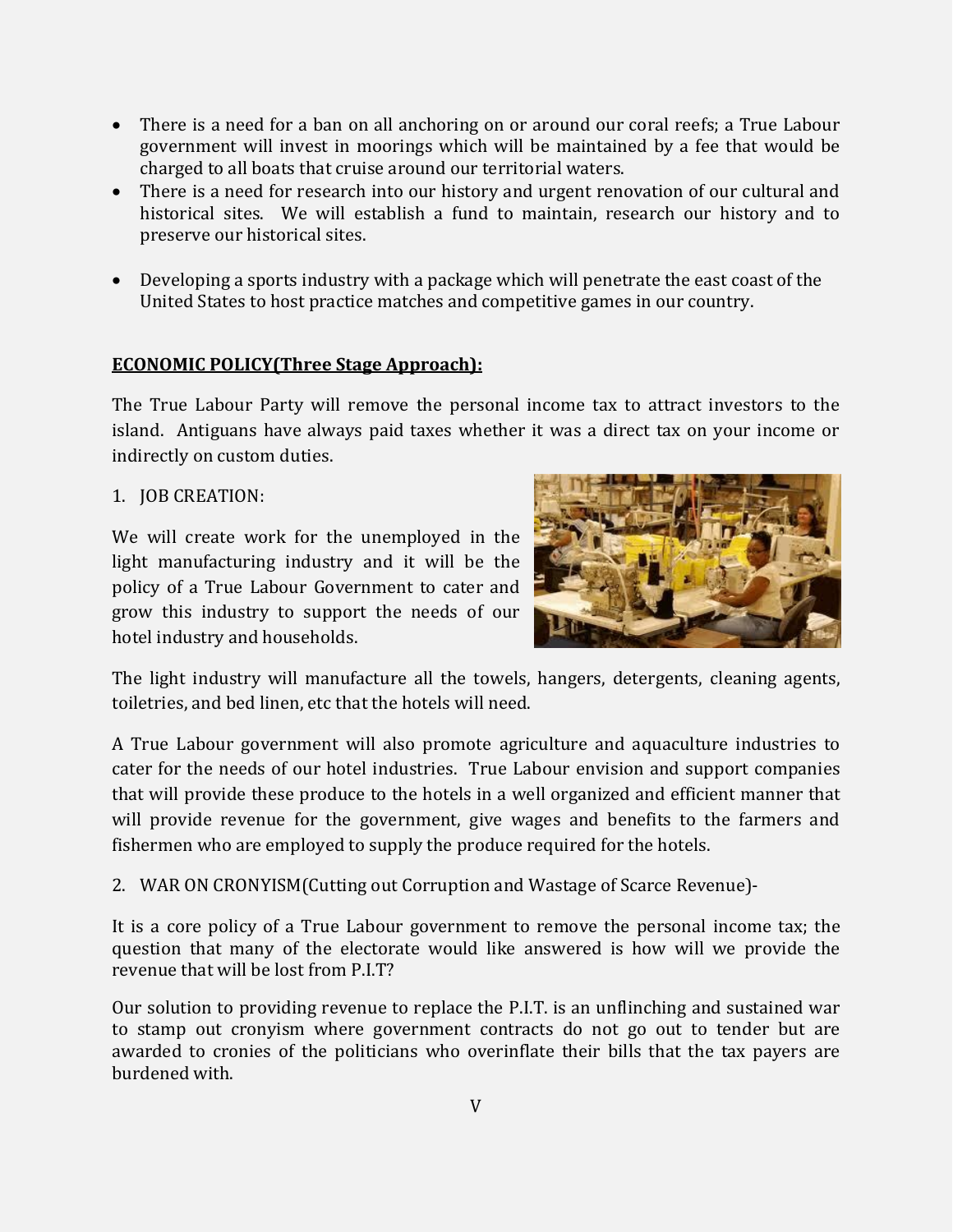The True Labour Party believes that Antigua and Barbuda has sufficient taxes presently in place and the revenues that are raised are sufficient to run the country at a surplus with good governance that we intend to provide. The problem has been under various administrations of government too much of our taxes have gone to the cronies of politicians.

The True Labour war on cronyism will consist of legislative amendments to the:-

(a)Tenders Board Act

Amend the act so that all government contracts that are awarded, but do not go out to tender will be a criminal offense making the person getting the contract and the government officials who signed the contract offenders and capable of being punished with imprisonment.

Under an amended Tenders Board legislation the average Antiguan and Barbuda will get a fair chance to place and have a successful bid based on the best price, efficiency and quality of their work.







(b)Finance and Administration Act, 2006

Any contract that will be paid from the government treasury must be presented to Parliament for debate by the lower and upper house and eventual vote on the matter.

It will be a criminal offense for any politician to sign a contract that will be a burden on the public purse without the contract being debated and voted upon in Parliament.

The contract/legislation **must** be brought before the Parliament of Antigua and Barbuda so that the people can rightfully have a say through their representatives in Parliament on how the public purse is being spent, and so that the contract can be vetted, voted upon for approval or denial.

The True Labour Party believes that this legislation is necessary in order that the Antigua and Barbuda people will at the end of the day have knowledge and a say in how their money is being spent. Presently, our political system allows the politicians to a great extent to saddle the citizenry with debts through incompetence and illegality without any recourse to the criminal courts.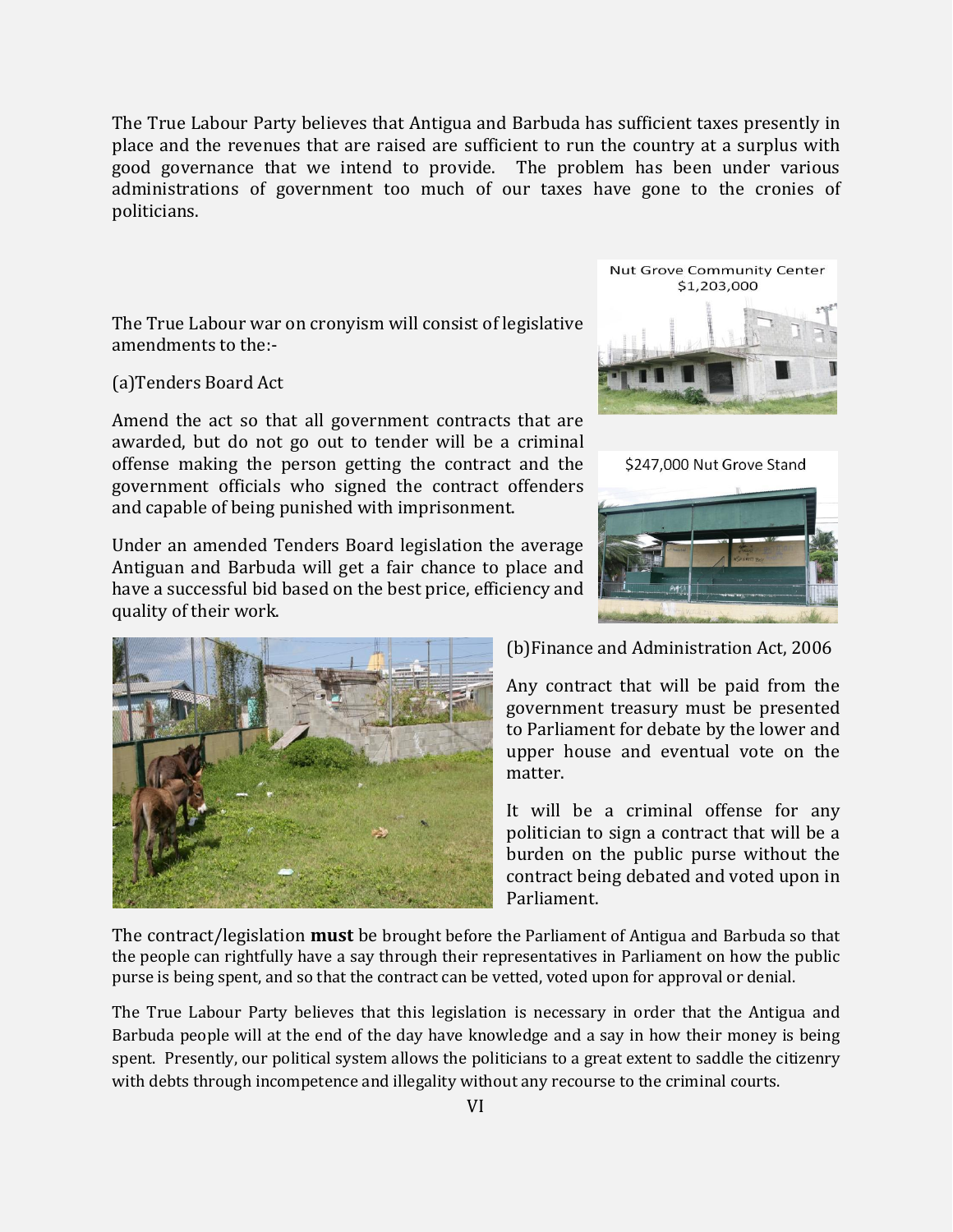## c)Auditing of Public Accounts

True Labour will also make it a criminal act, punishable with a minimum of five years in prison for any failure to have the public accounts audited with any reason outside an Act of God. The citizenry must know how their money has been spent in order to make decisions on how they want their limited resources in the public purse to be spent.

The True Labour Party believes we will have a better informed public as to how their money is being spent through the proposed amendments to the stated legislations, and the savings to the treasury will amount to tens if not hundreds of millions of dollars. It is a necessity to have an informed public in our democratic styled government and the amendments to the legislations will assist towards this end in order that the general public will be informed through parliamentary proceedings so that they can speak out against incompetence by the politicians and corrupt practices.

#### 3. Legalisation of Marijuana

One of the biggest issues that has never been discussed by the two other major parties is the national debt. Antigua and Barbuda's sovereignty is threatened by the large amounts of borrowing, corruption and incompetence in government that has kept pushing up our national debt. The True Labour Party intends to use all proceeds to greatly reduce if not wipe out all debt owed through the revenues gained by the legalisation of marijuana.



The True labour Party believe that Antigua and Barbuda could solve many of our economic problems with the legalisation of marijuana and the medical marijuana industry that we will promote to provide employment for those out of work.

True Labour envisions a highly regulated legal marijuana industry that would provide large revenue to the state to reduce our national debt. We will set a legal age limit for purchasing marijuana of 18 which will prevent the youth from police brutality and the stigmatisation of incarceration for smoking an illegal substance.

Upon attaining government a True Labour administration will have a referendum within the first year of its administration after promoting a national discussion and debates aimed to inform the public of the pros and cons of the legalisation of marijuana.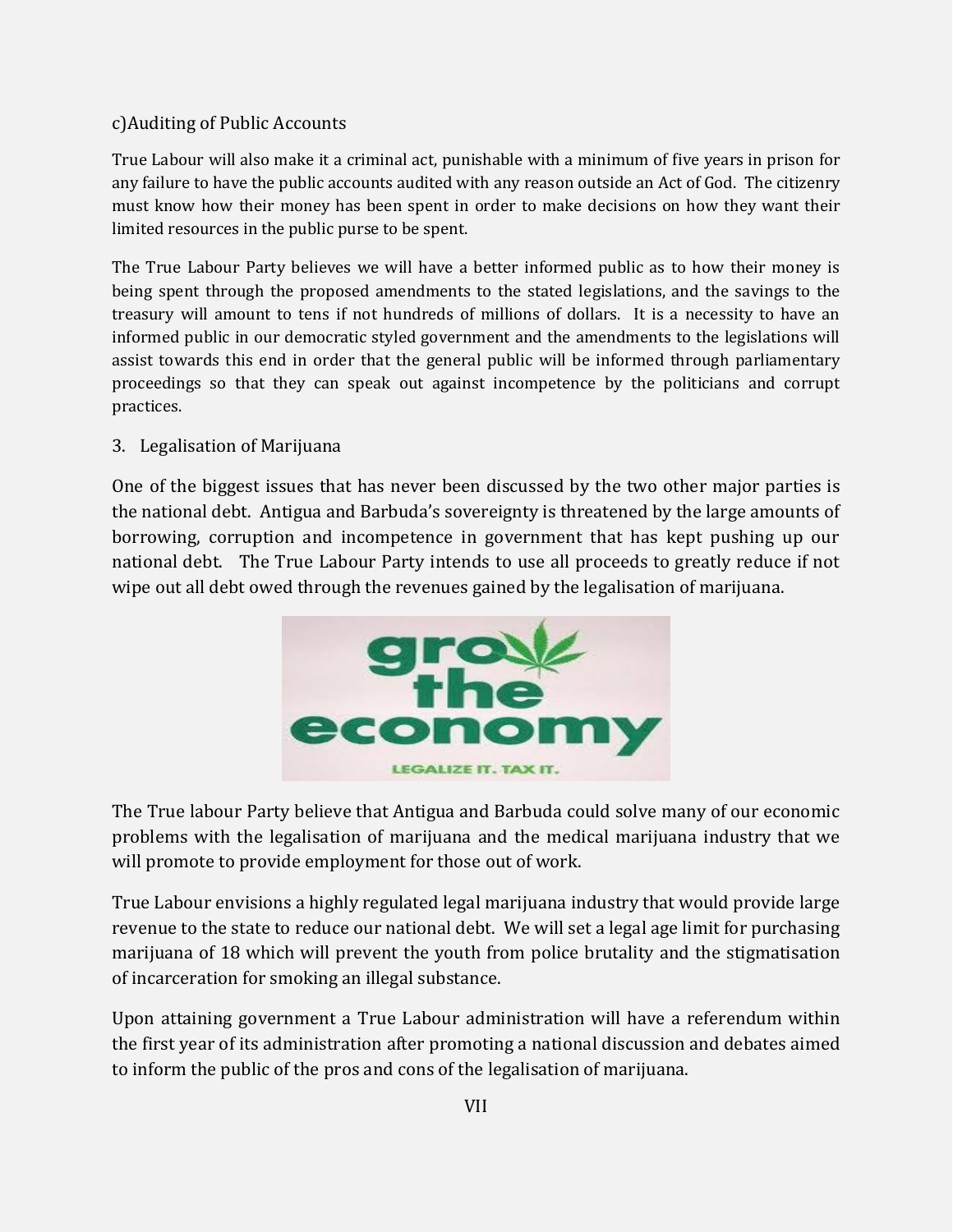The legalisation of marijuana will only happen upon a fair and successful referendum being conducted by the majority of all eligible votes voting in support of the policy. If the referendum is successful True Labour will pass legislation to legalise marijuana in a highly regulated manner and the general policies are herein stated:

(a)THE MORATORIUM-The True Labour Party will pass legislation that will make marijuana legal for five(5) years in which time we will use the revenues to greatly reduce if not wipe out our national debt. After the moratorium of five(5) years a True Labour administration will request studies and statistics and have a post-mortem on the 5 years that marijuana was legal. The Party will make all information public as to the pros and cons of legalising marijuana. The administration will then determine whether to permanently legalise marijuana based on the studies that are done.

(b)The only persons who can grow and sell marijuana will be those who make application to the government for a grower or sell licence and have been approved(all other persons who do not have a licence and continue to grow or sell marijuana will be engaging in an illegal activity and the same criminal penalties that are presently enacted will apply to the said individuals).

Upon being approved for a licence the grower or seller will be given a certificate upon paying the requisite fees and will have to pay their contributions to social security, medical benefit and education levy.

The state will inspect the product from the seed to the harvest for quality and the only purchaser of the product will be the government which will have statutory bodies established to set the rate that the state will purchase the marijuana from the grower(any sale by a marijuana grower or seller outside the government as sole purchaser will remain an illegal act and will be punishable with the same laws presently enacted).

The seller of legal marijuana will purchase the product from the state or established statutory body at a fixed rate(any seller purchasing outside the government or statutory body established for that purpose will continue to be an illegal act punishable with the same laws presently enacted to fight crime).

The sellers will obtain a licence to sell the product and will have the premises inspected for cleanliness and quality of the product being sold to the public. The rue Labour Party will protect the public from dangerous additives to the marijuana such as crack cocaine which is referred to locally as "spranger" or "pelico". True Labour is of the opinion that with high regulation and inspection of the growers and sellers we can provide a healthier and safer product to the segment of the public who chose to use marijuana.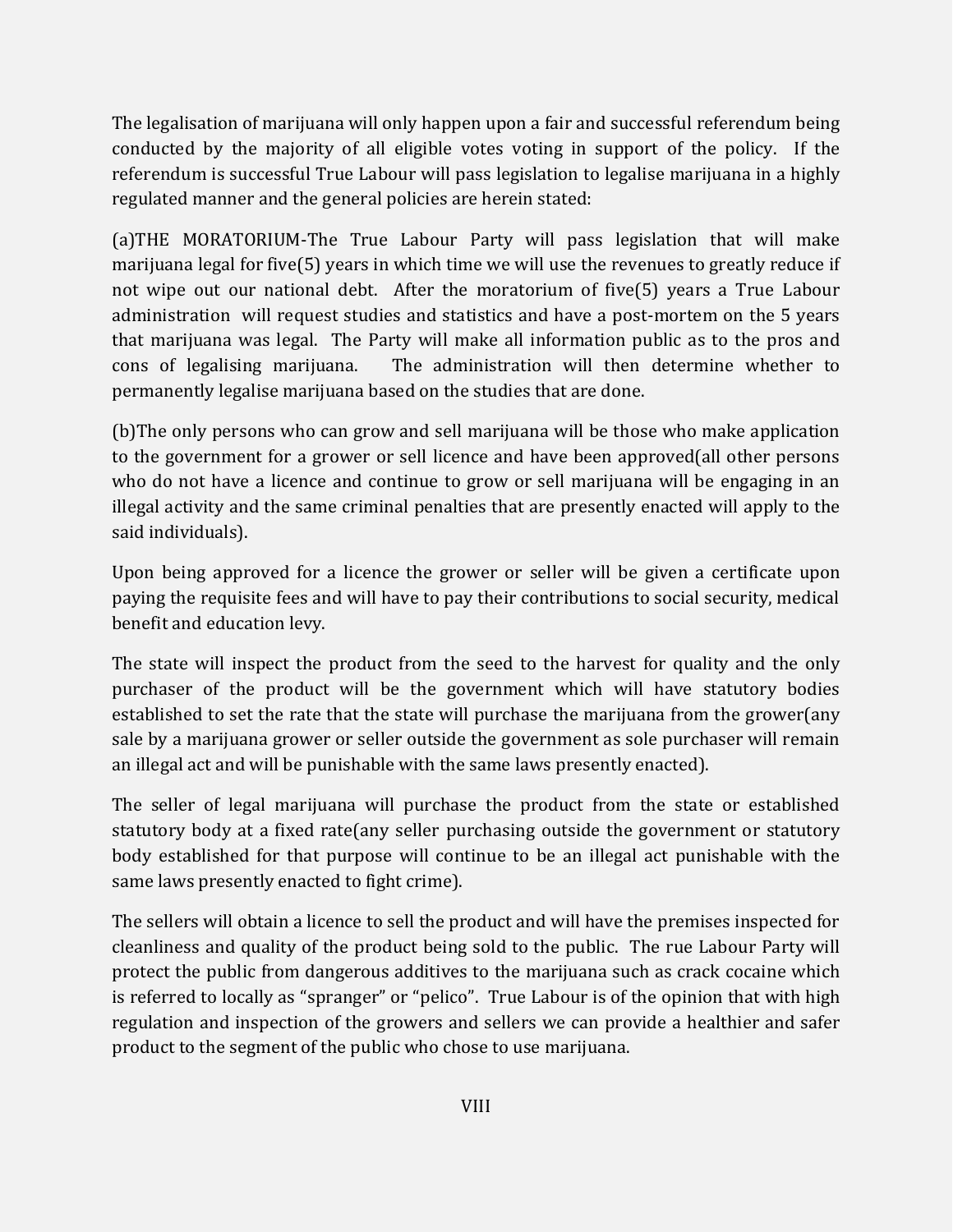Because Antigua and Barbuda have made the decision to legalise marijuana a True Labour administration will not promote illegal shipment and/or transhipment of marijuana into and out of Antigua and Barbuda. We respect the laws of other independent nation states and such actions will remain an illegal act and the laws governing this illicit activity will be strengthened under a True Labour government.

*\*Note- There will be several professions where use of marijuana by active practitioners will remain illegal due to the need for public safety and confidence such as Police Officers, Firemen, Air Traffic Controllers, Publically Employed Doctors and Nurses, Taxi and Bus Drivers.*

## **EDUCATION POLICY:**

The education policy of the True Labour Party advocates that there should be revolutionary Education, whereby the State should provide programs to help individuals with life skills, consequently creating employment opportunities. The relevant safety nets such as soft loans, training programs etc. should be put in place to encourage individuals to be selfsufficient, promoting self-esteem, so that better choices can be made in order to alleviate poverty.

This is a direct link between what goes on in the home and what goes on in the Lower and Upper House of Parliament. National economic policies determine what goes into our pots, and how we feed and care for our children. What our children learn and how they grow and develop are guided by these policies. What goes into the national health budget establishes whether we live or die, and how we care for our ill and our elderly.

Political participation provides political solutions to social, economic and political problems. In short, political problems are bread and butter issues.

Teachers – The Agents of Change

ABTLP will re-assess the Teacher Training Department with a view to improving the training given in:

- Early Childhood Education
- Primary Education
- Secondary Education
- Tertiary Education

ABTLP believes that teachers should be afforded the opportunity to examine their strengths so that they can further purse courses that will allow them to become specialists in the areas listed above as well as the following: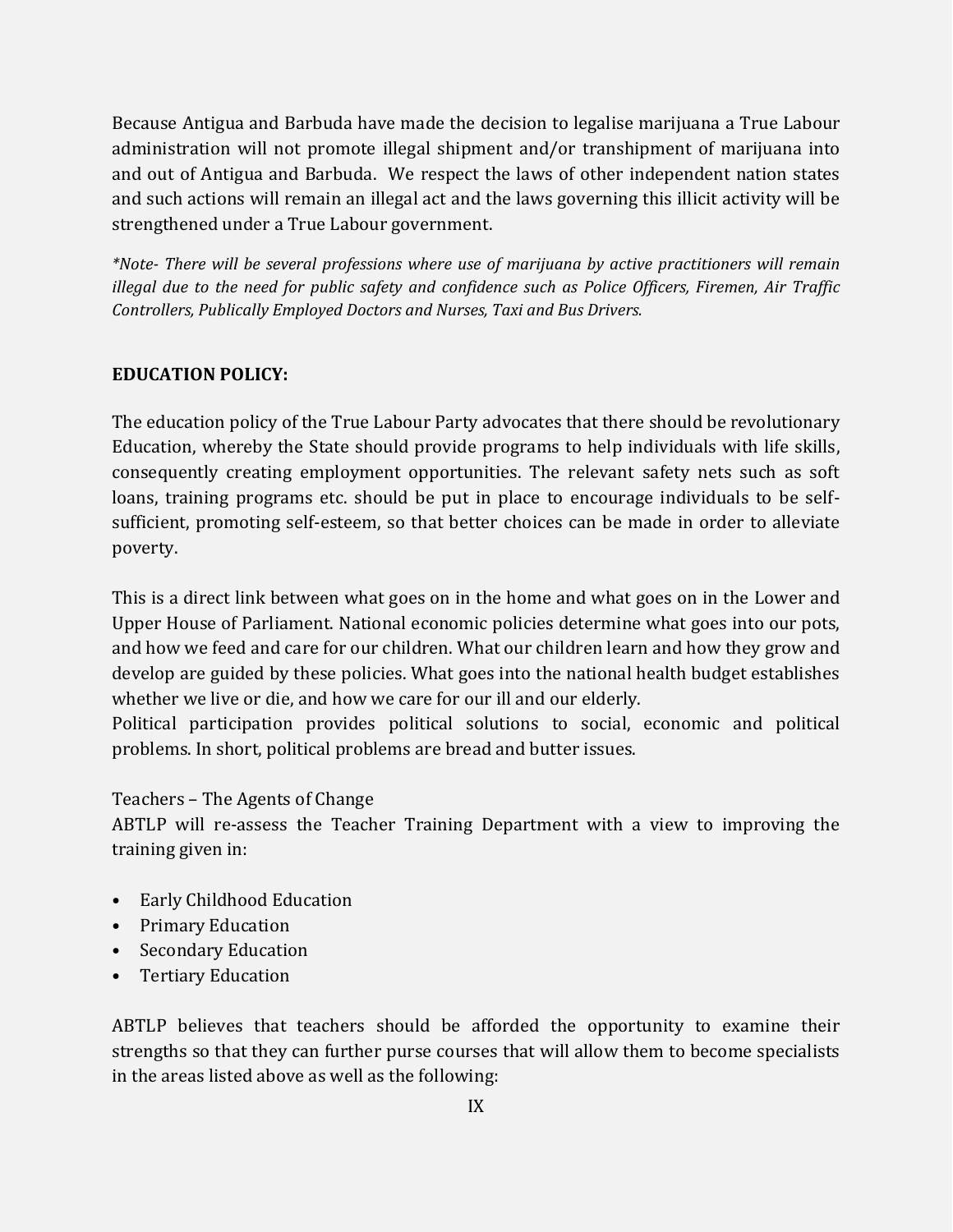- Remedial learners, late/latent developers
- Adult Education

We will further examine the teachers in the schools with the intention of them becoming specialists in subject areas, such as Mathematics and English.

A more meaningful role between the coordinators in the Ministry of Education and the specialist teachers in the schools will be explored. Associations of specialist teachers will be introduced to stimulate the instructors and to place specific skills and alternative teaching methods at the disposal of the teachers.

# Skill-Based Programs

The skill-based curriculum will be redeveloped in a way that will ensure:

- Internship/Job training segments are realized
- Students are remunerated during this period
- The Business Community absorbs students seeking to fulfil their job practice requirements

## Other Plans

ABTLP will set up an assessment program to assist our skilled workers in acquiring certification. They will also ensure that:

- Our schools place greater emphasis on functional literacy.
- An environment that will assist our students in enjoying the learning process is created.
- Extra-curricular activities form an integral part of the school curriculum
- Schools are encouraged to participate in National sporting events.
- Youth organizations receive tangible support from the government.
- Voluntary work done by youth leaders receives national recognition.
- The constitution of Antigua and Barbuda is taught in secondary schools.

## **HEALTH POLICY:**

There are no "free" health services provided by any government throughout the world as was promised by a former Minister of Health in Antigua and Barbuda prior to the 2009 General Election.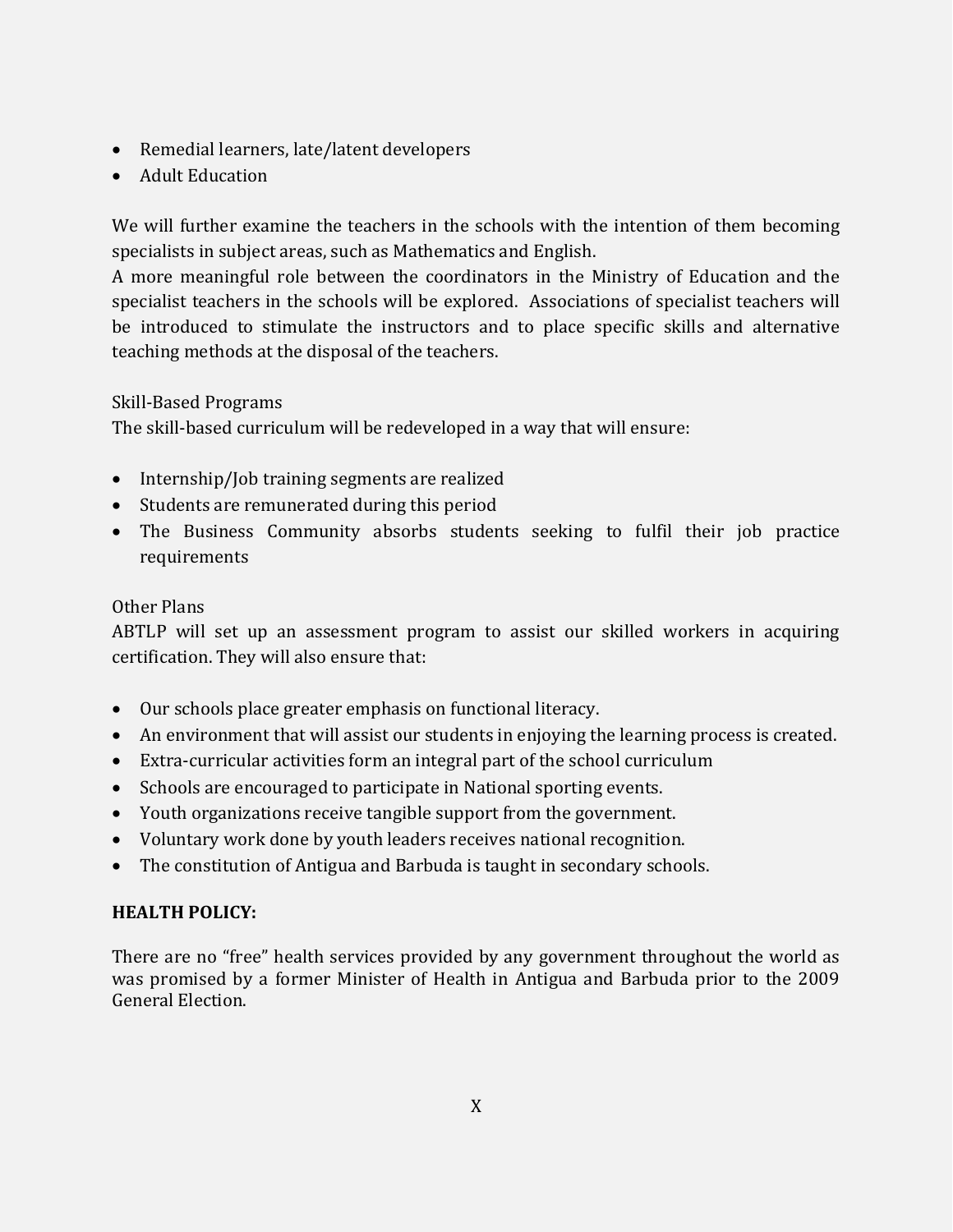As tax payers who fund Mount Saint John's Medical Centre and Medical Clinics throughout Antigua and Barbuda we deserve the best medical care that our taxes can provide. A True Labour administration will focus on improving healthcare in Antigua and Barbuda by:

- Transforming State Insurance and Medical Benefits Scheme into a proper National Healthcare Scheme where people can buy additional healthcare options.
- Expand the international base of specialist so that they can be flown to Antigua and Barbuda instead of one patient flying out to receive that treatment.
- Healthcare must be accessible within three miles of all communities in Antigua and Barbuda. To this end where there are no medical clinics to serve these remote communities a True Labour administration will invest in mobile clinics to provide medical care until permanent structures are erected.

It will be the goal of a True Labour administration to build and/or maintain medical clinics in all 17 Constituencies in Antigua and Barbuda and more if possible, but the basic medical needs of blood works, general examination, emergency medical attention and pre and post natal care should be provided to our citizens not at Mount Saint John's Medical Centre, but should be provided at the various Medical Clinics throughout Antigua and Barbuda as the first line in protecting the health of the nation.





A True Labour Administration will provide the leadership and organization to best staff and establish a managerial protocol that all public medical facilities will be governed by.

A True Labour administration will make it compulsory that all medically qualified Doctors and Nurses will have to give one year of service after or during their training at the various medical clinics throughout Antigua and Barbuda.

Mount Saint John's cannot be looked at as the first option for medical care. Healthcare must be administered from the grassroots in the medical clinics for minor medical issues up to Mount Saint John's when specialist care is required. The more serious ailments receive special attention with more senior doctors, nurses and technicians being available to aid the staff at the clinics if the individual patient is assessed to need specialist care.

#### **ABATEMENT OF CRIME AND SOCIAL POLICY:**

(a)Many of the citizens of Antigua and Barbuda are single parents; a True Labour administration will assist this segment of our society by building more community centres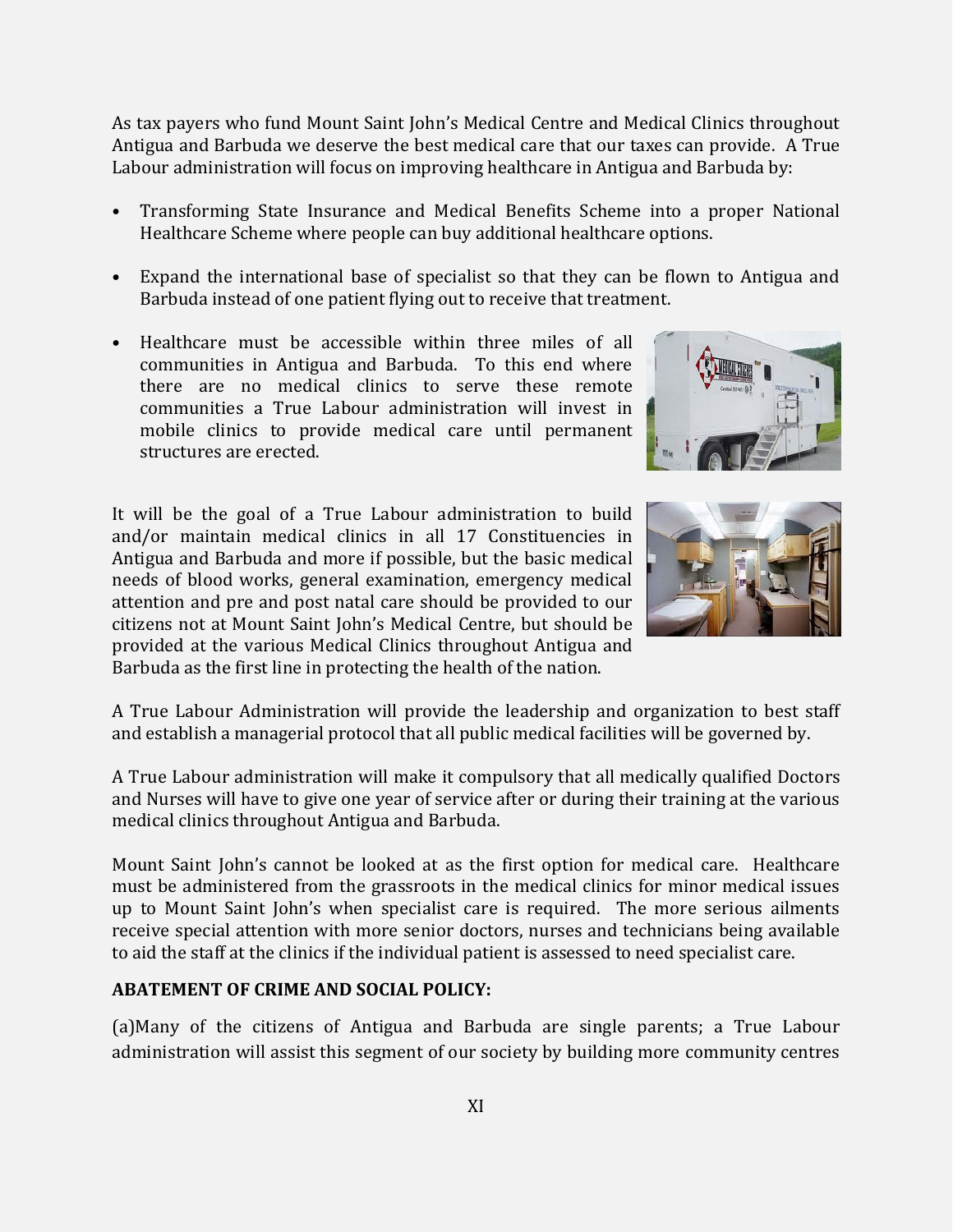especially in the working class constituencies to provide their children with after school supervision.

As a working class single parent trying to make ends meet the community centre will provide the parent at work some peace of mind knowing that their child is in a safe and well supervised environment.

The True Labour policy is that community centres would provide single parents with the option of sending their children to the community centre after they have finished school. The community centres will close at 7:00p.m. so that parents at work will not have to worry that their children are home unsupervised, or on the streets, or may become victims of crime.

The community centre will have a library, internet access and be sufficiently staffed so that single parents will not have to leave work early or find friends, family or pay to have their children supervised whilst the parent is at work.

(b)Health and Life Insurance for all members of the Police, Firemen and Defence Force

The three professions of law enforcement, firemen and soldier are the most dangerous to health and life in our society. A True Labour administration would ease the concern of all members of these professions of risking their health and life when performing their duties to the benefit of our nation.

A True Labour administration would make it an obligation of the state to make the health insurance policy transparent, lucid and concise to all members of the profession and the public. A True Labour administration will do its part to honour on time insurance premiums for all members of these professions as they are the backbone of a well functioning, safe, and free society. In addition when a member of these professions gets married their family will automatically be covered under his or her health policy.

Full health and life insurance would be made mandatory for all members of these professions as it is only fair that the state will take care of those made sick or lose their life serving the nation.

Life insurance would be an added comfort and peace of mind to the individual members of these professions and the family left behind for those who may die in the line of service.

True Labour believes that members of these professions would be more willing to perform their duties and take risks to protect life and property with these added benefits.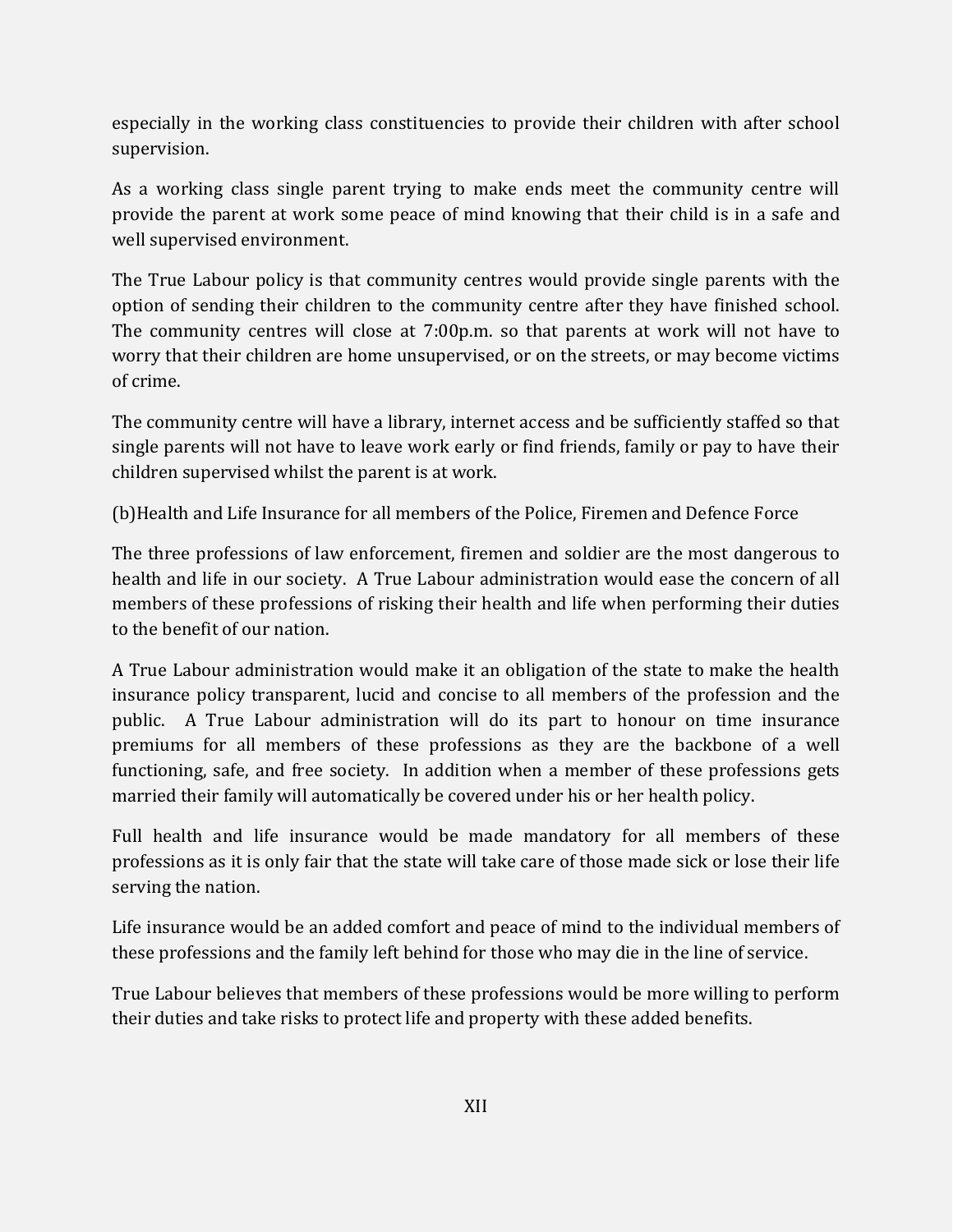(c)Repeal Magistrates Code of Procedure Act, 2004

The True Labour Party will repeal the Magistrates Code of Procedure Act, 2004(MCPA) in order to restore the Magistrates power to grant bail for the offences that they were allowed to grant bail for prior to the act.

The True Labour Party are of the opinion that the need to apply for bail in the High Court when we have capable men and women as Magistrates that can competently balance the individuals constitutional right to be deemed innocent until proven guilty and the safe guard of the public from crime can and should be left to the Magistrates who are the court of first instance. Moreover, the True Labour Party believes that the (MCPA) should be repealed based on the hardship that the common man in our society has to face financially to secure the finances to retain legal representation in the High Court for a bail hearing and the length of time that the individual spends in prison waiting for the matter to be heard in the High Court.

(d)New Legislation governing the police power to stop, search, seizure and arrest(PACE)

The True Labour Party will enact legislation to regulate police powers in relation to stop, search, seizure and arrest which will in particular protect the young men and women in our society who are daily stigmatized from their experiences with improperly regulated law enforcement. The powers of the police need to be regulated by legislation that will protect the citizens' constitutional right and dignity from abuse. We will be modelling the new legislation on the United Kingdom's Police and Criminal Evidence Act, 1984(P.A.C.E.)

We are of the opinion that too many young persons are being victimized and locked behind bars for 48 hours to investigate a criminal allegation by the police when the individual could initially be asked to return to the police station for questioning when needed.

The stigma of being denied your liberty for 48 hours without being charged, or being charged, but the matter is dismissed before the courts for want of prosecution should not be used by the police as a "crime fighting tool".

This sort of policing should be seen for what it is, a breach of our citizens' constitutional right to liberty until proven guilty, and such practices our government intends to do away with inside the Royal Police Force of Antigua and Barbuda.

(e)The Need for a new prison facility

279 years after Her Majesty's Prison (a.k.a. 1735) was erected at Coronation Street the country's penal correctional facility needs to be decommissioned.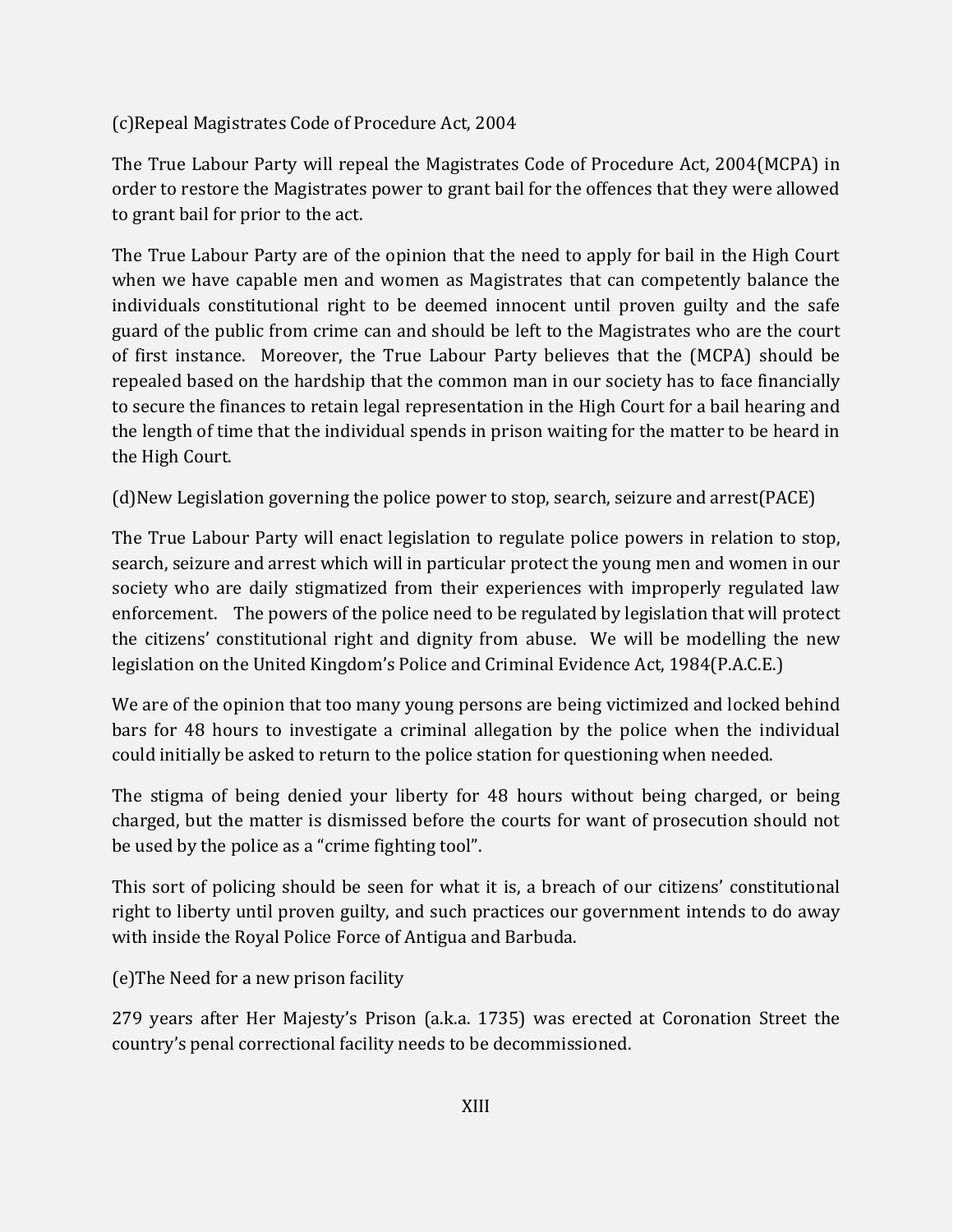We need a new prison facility not only to house and protect our citizenry from those who have fallen foul of society's laws, but also to provide hope and forgiveness to all those who are incarcerated but want to rejoin society and be a good and productive citizen.

The inhuman conditions that inmates are living under at Her Majesty's Prison requires our society to do better by providing better facilities for the inmates, but also providing social improvement tools so that the inmates can turn their lives around if they so choose. Besides providing the essentials such as a library, secondary education programme, art and crafts skills we would like to have the inmates learn the skills necessary to produce the light manufacturing products above-mentioned in Economic Policy so that they will be capable of working in the industry upon their release from prison).

# **NATIONAL SERVICE POLICY:**

A nation's human and natural resources are the greatest and most important assets. Antigua and Barbuda had the good fortune of becoming independent on November 1st 1981. The service will mobilize and motivate support for the drive to "feed, clothe and house" the people and will develop the necessary skills and attitude which go with and into nation building.

National service will encourage the physical and mental discipline necessary for satisfactory and satisfying development.

The True Labour Party is committed to the development of all its resources within the shortest time possible hence the need to ensure cohesion and unity between the various groups: religious, social and economic.

National Service will provide an opportunity for all people, from whatever background they may come from in society to get to know each other in the course of training together in work and sports. Its aim will be to produce a truly productive Antiguan and Barbudan citizen equipped with both the skills and attitudes needed to contribute positively to the economic, social and political arena. As a citizen who places nation above self, the national service will comprise of units catering to different categories of people in Antigua and Barbuda.

The administration of the National Service will fall under the ministry of the Prime Minister who will be its chairman. This body will include the Minister of Education, the Minister of Finance, the Minister of Agriculture and the Minister of Public Works, also the commander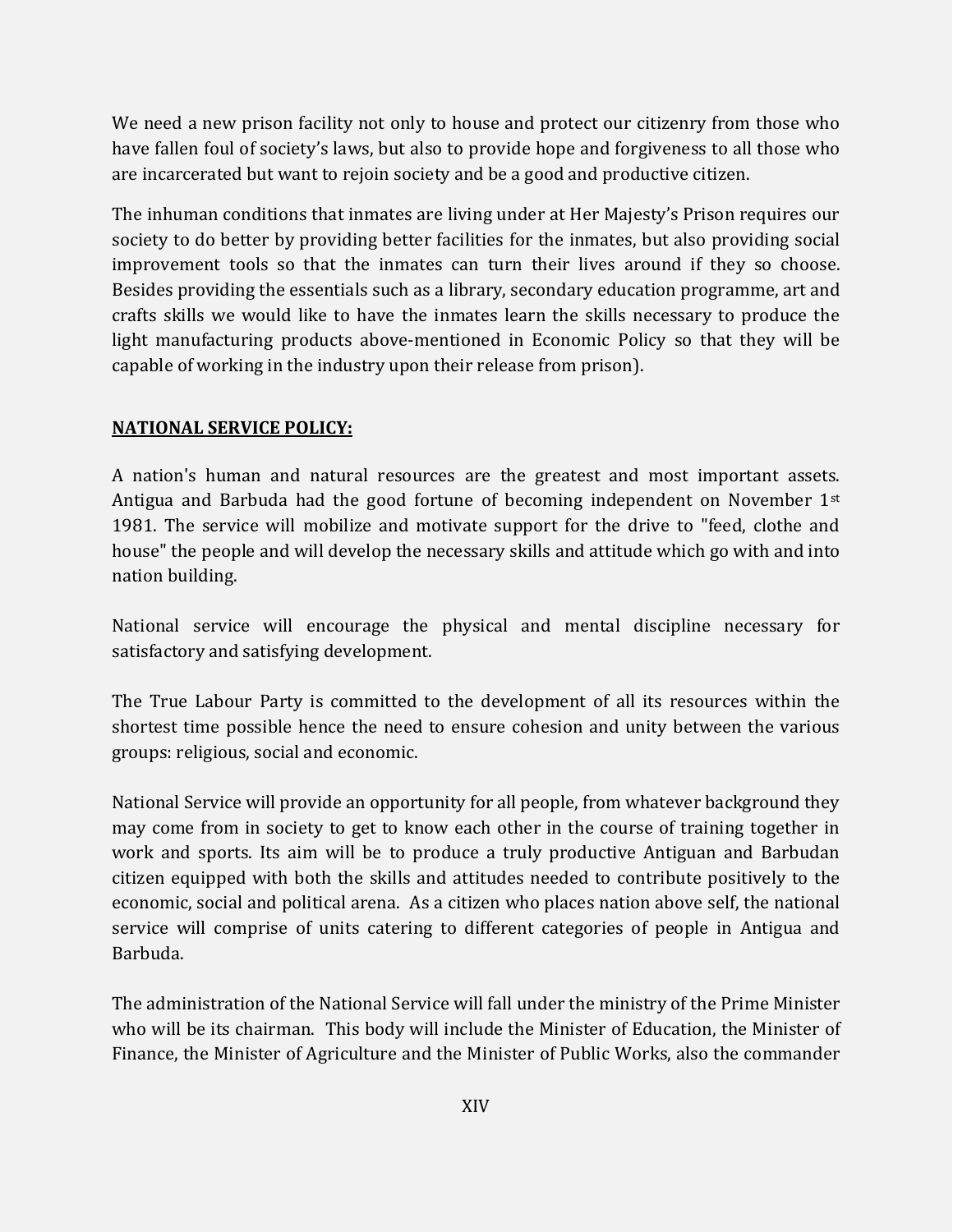of the Antigua and Barbuda Defence Force, The commissioner of the Royal Police Force of Antigua and Barbuda, The Matron of the Hospital and the Ministry of Health.

The national service will be divided into Corps:

- The National Cadet Corps
- The Nurses
- The Royal Police Force of Antigua and Barbuda
- The Coast Guard
- The Antigua and Barbuda Defence Force.

(a) The National Cadet Corps will be attached to all secondary schools from Form 2 to Form 4.

(b) The Nurses will begin training from age 18.

(c) The Royal Police Force of Antigua and Barbuda, Coast Guard and Antigua and Barbuda Defence Force, will all be trained in 3 areas as recruits over a six months period then pass out as to their respective areas.

There will be more areas built for the protection of our natives and visitors. Nurses will be trained to defend themselves from any eventuality. They will also be trained as stenographers and any other programme that will be made available.

When national Service personnel acquires 5 CXC subjects they will be given the opportunity to go to the Antigua State College and when any reach the rank of sergeant or its equivalent they will be sent to the Antigua State college to get a Diploma in the Teacher Training Department where they will assist at any of the secondary schools to assist with the cadet corps and implement discipline and self respect also with teach their best qualified subject.

In conclusion, national service as indicated above is intended to be the principal instrument to ensure the emergence and development of the type of Antiguan and Barbudan men, women and youth essential to prosperity and the survival of the nation.

We can only hope that our twin island nation will be able to transform our people to be great, patriotic, self-disciplined, self reliant, productive of goods and services and enjoying this gem of the Caribbean again. In today's world, Antiguans and Barbudans must rise to new and higher levels of awareness, new and higher standards of performance and new